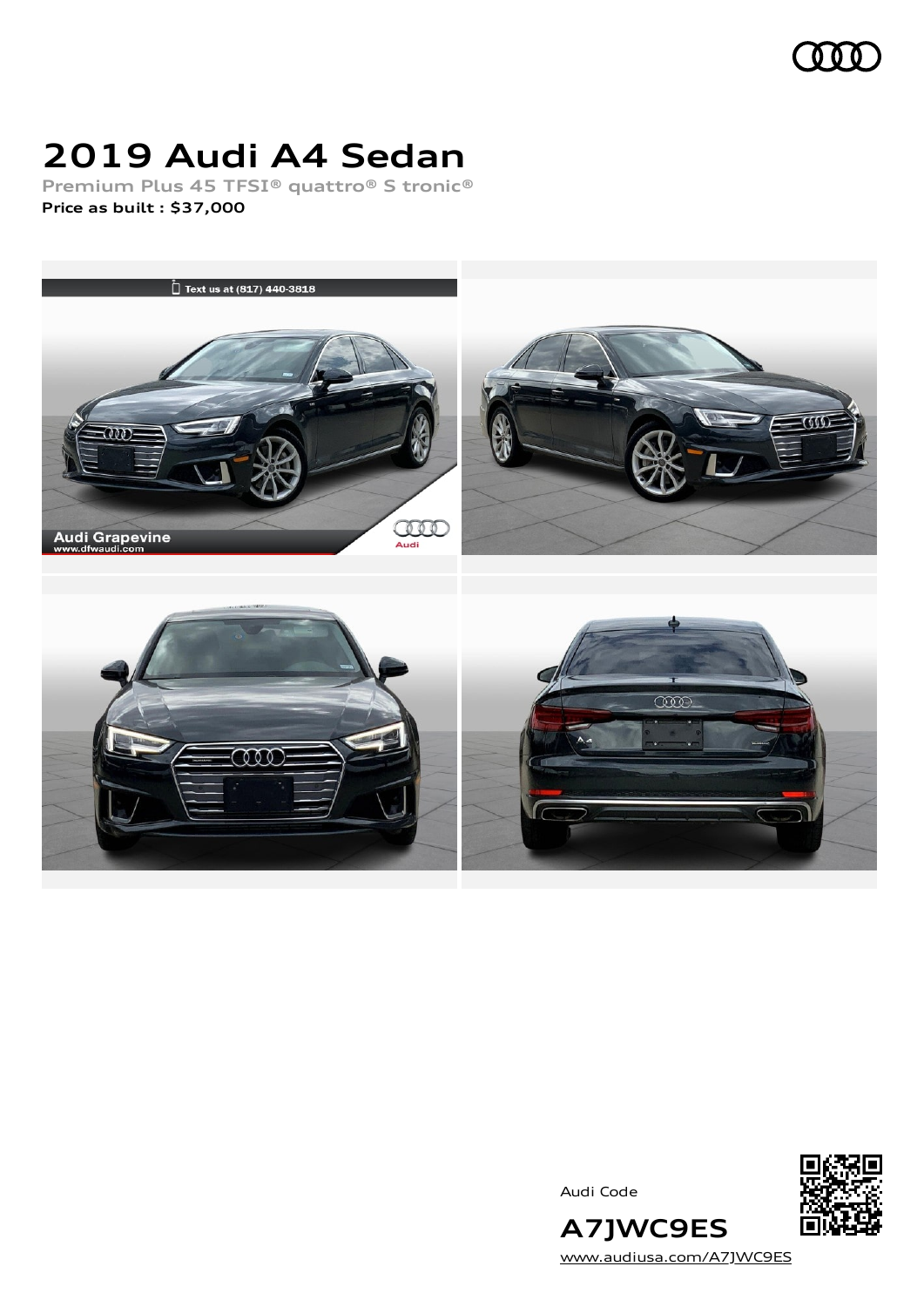### **Summary**

**Audi 2019 Audi A4 Sedan** Premium Plus 45 TFSI® quattro® S tronic®

**Price as buil[t](#page-8-0)** \$37,000

#### **Exterior colour**

Manhattan Gray metallic

#### **Interior colour**

| Seats     | Black |
|-----------|-------|
| Dashboard | Black |
| Carpet    | Black |
| Headliner | Black |

#### **Technical Specifications**

| Engine type                  | 2.0-liter four-cylinder                       |
|------------------------------|-----------------------------------------------|
| stroke                       | Displacement/Bore and 1,984/82.5 x 92.8 cc/mm |
| Torque                       | 273 lb-ft@rpm                                 |
| Top track speed              | 130 mph mph                                   |
| Acceleration (0 - 60<br>mph) | 5.6 seconds seconds                           |
| Recommended fuel             | Premium                                       |

### $\bigcup_{i=1}^{n}$  Text us at (817) 440-3818



#### **Further Information**

| Type of vehicle | Used car     |
|-----------------|--------------|
| Mileage         | 25,746 miles |
| Warranty        | No           |

#### **Audi Code** A7JWC9ES

**Your configuration on www.audiusa.com** [www.audiusa.com/A7JWC9ES](https://www.audiusa.com/A7JWC9ES)

**Commission number** 5c55a5020a0e09b0652d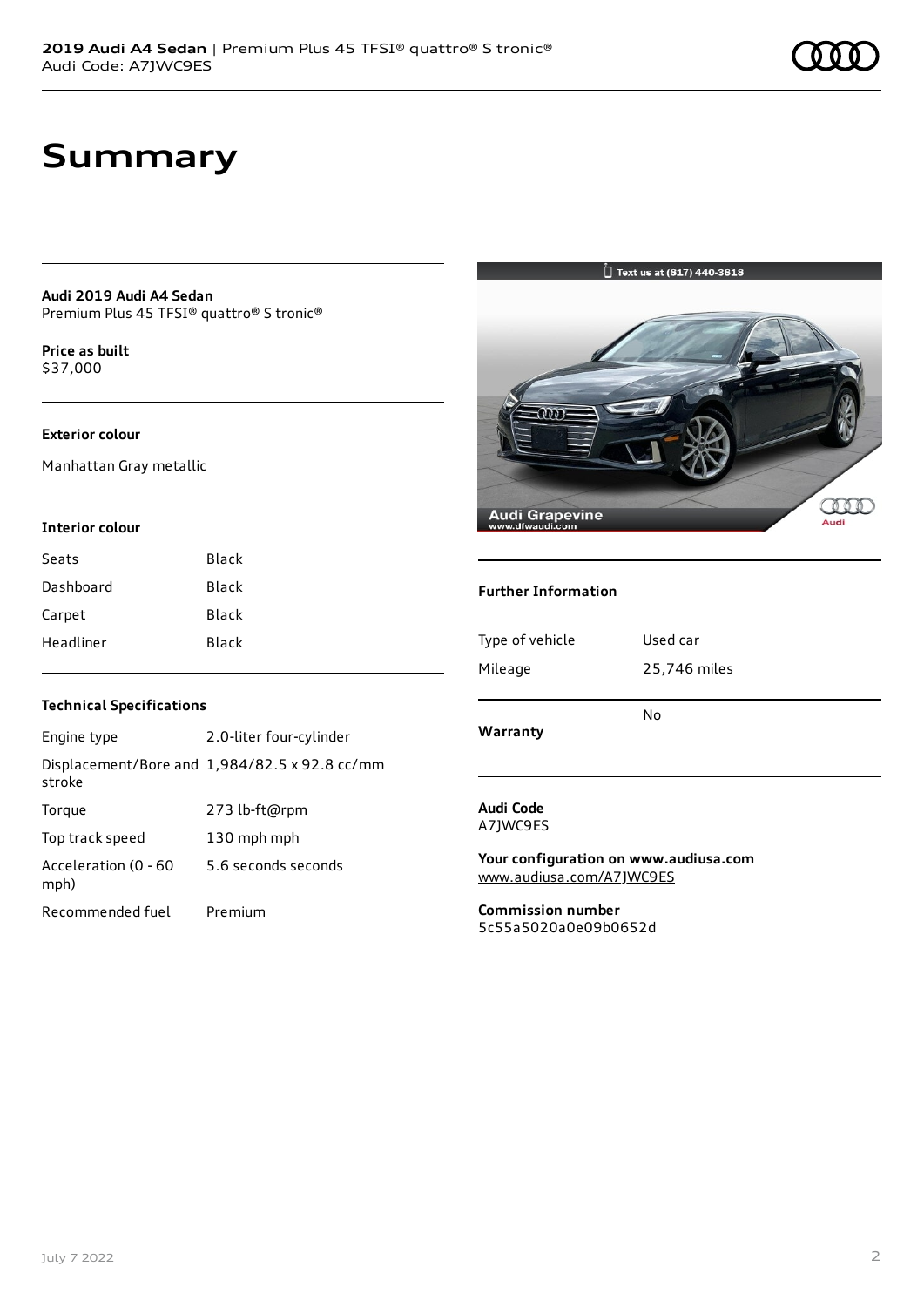

# **Standard features**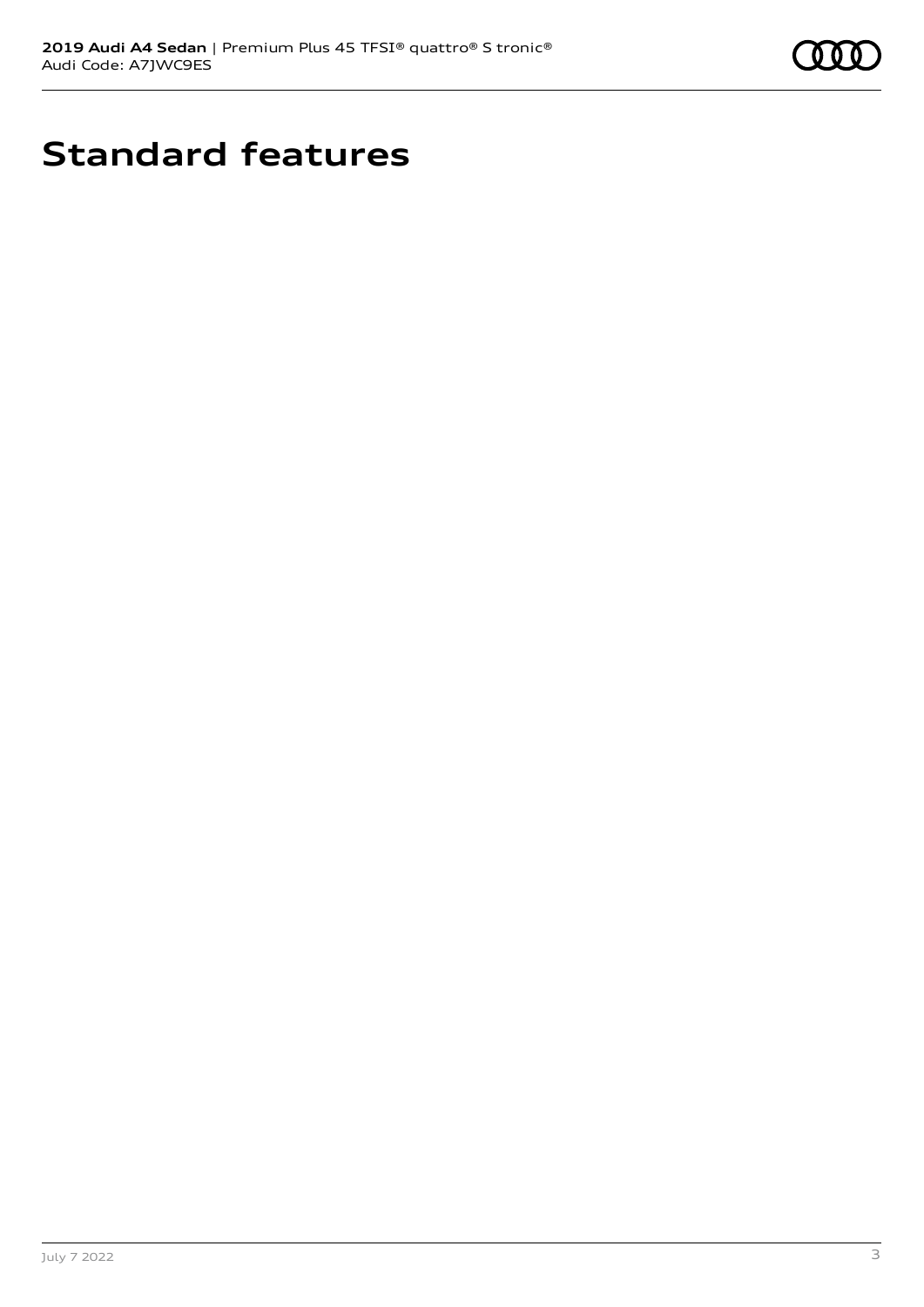### **Dealer remarks**

Audi Grapevine is excited to offer this 2019 Audi A4 Premium Plus.

This Audi includes:

- MANHATTAN GRAY METALLIC
- BLACK, LEATHER SEATING SURFACES Leather Seats
- PREMIUM PLUS PACKAGE
	- Fog Lamps
	- WiFi Hotspot
	- Keyless Start
	- Engine Immobilizer
	- HD Radio
	- Mirror Memory
	- Tires Front Performance
	- Navigation System
	- Power Mirror(s)
	- Seat Memory
	- Hands-Free Liftgate
	- Rear Parking Aid
	- Heated Mirrors
	- Security System
	- Daytime Running Lights
	- Satellite Radio
	- Power Door Locks
	- Keyless Entry
	- Tires Rear Performance
	- Blind Spot Monitor
	- Power Folding Mirrors
	- Cross-Traffic Alert
	- Remote Trunk Release

\*Note - For third party subscriptions or services, please contact the dealer for more information.\*

Your buying risks are reduced thanks to a CARFAX BuyBack Guarantee. The Audi A4 Premium Plus's pristine good looks were combined with the Audi high standard of excellence in order to make this a unique find.

The greater your fuel-efficiency, the less your carbon footprint. And with exceptional MPGs, this Audi A4 treads ever so lightly on Mother Earth. Comfort. Performance. Safety. Enjoy all three with this well-appointed AWD 2019 Audi.

The A4 Premium Plus is well maintained and has just 25,746mi. This low amount of miles makes this vehicle incomparable to the competition. Added comfort with contemporary style is the leather interior to heighten the quality and craftsmanship for the Audi A4 Premium Plus.

Drive any city's streets like you've lived there all your life using the navigation system on this Audi A4.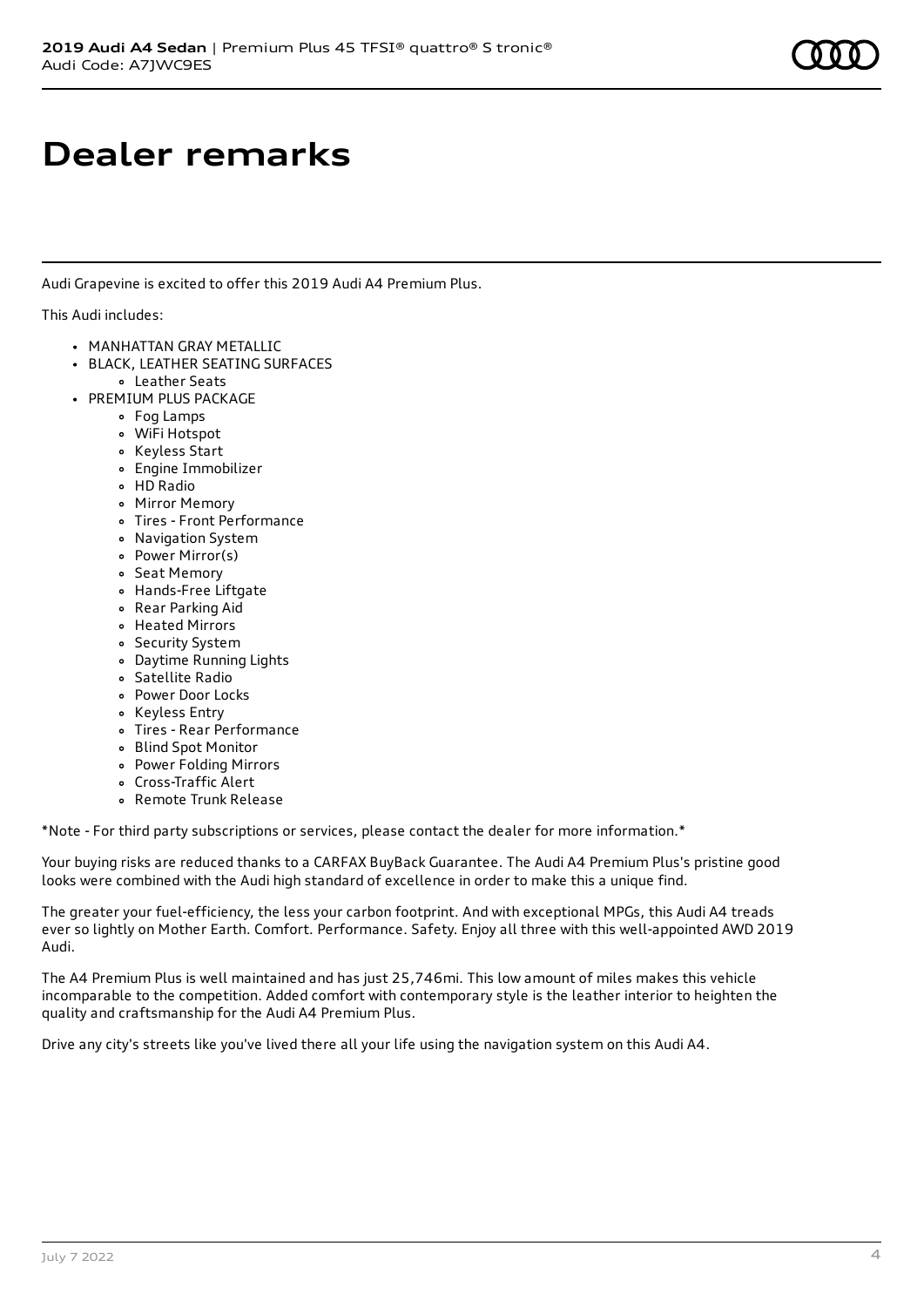### **Technical Specifications**

July 7 2022 5

### **Engineering | Performance**

**Electrical system**

Engine type 2.0-liter four-cylinder

Alternator 14 Volt - 110-150A Battery 12 Volt - 420A/70Ah

| Acceleration (0 - 60<br>mph)                | 5.6 seconds seconds                           |
|---------------------------------------------|-----------------------------------------------|
| Power Level                                 | 45                                            |
| Engine block                                | Cast-iron                                     |
| Induction/fuel injection Turbocharged/TFSI® |                                               |
| Cylinder head                               | Aluminum-alloy                                |
| Horsepower                                  | 248 @ rpm                                     |
| stroke                                      | Displacement/Bore and 1,984/82.5 x 92.8 cc/mm |
| Top track speed                             | 130 mph mph                                   |
| Torque                                      | 273 lb-ft@rpm                                 |
| Valvetrain                                  | 16 valve DOHC with Audi valvelift             |

#### **Transmission | Drivetrain**

| Gear ratios: 6th         | 0.508:1                                                                                                     |
|--------------------------|-------------------------------------------------------------------------------------------------------------|
| Gear ratios: Final Drive | 4.270:1                                                                                                     |
| Gear ratios: 7th         | 0.386:1                                                                                                     |
| Gear ratios: 4th         | 1.057:1                                                                                                     |
| Transmission             | Seven-speed S tronic <sup>®</sup> dual-clutch<br>transmission with quattro <sup>®</sup> all-<br>wheel drive |
| Gear ratios: 5th         | 0.738:1                                                                                                     |
| Gear ratios: 2nd         | 2.190:1                                                                                                     |
| Gear ratios: 3rd         | 1.517:1                                                                                                     |
| Gear ratios: Reverse     | 2.750:1                                                                                                     |
| Gear ratios: 1st         | 3.188:1                                                                                                     |

#### **Steering**

| Steering type                             | Electromechanical speed-sensitive<br>power steering system |
|-------------------------------------------|------------------------------------------------------------|
| Turning diameter, curb-38.1 ft<br>to-curb |                                                            |
| Steering ratio                            | 15.9:1                                                     |

#### **Suspension**

| Front axle | Five-link front independent steel<br>spring suspension |
|------------|--------------------------------------------------------|
| Rear axle  | Five-link rear independent steel<br>spring suspension  |

### **(1/2)**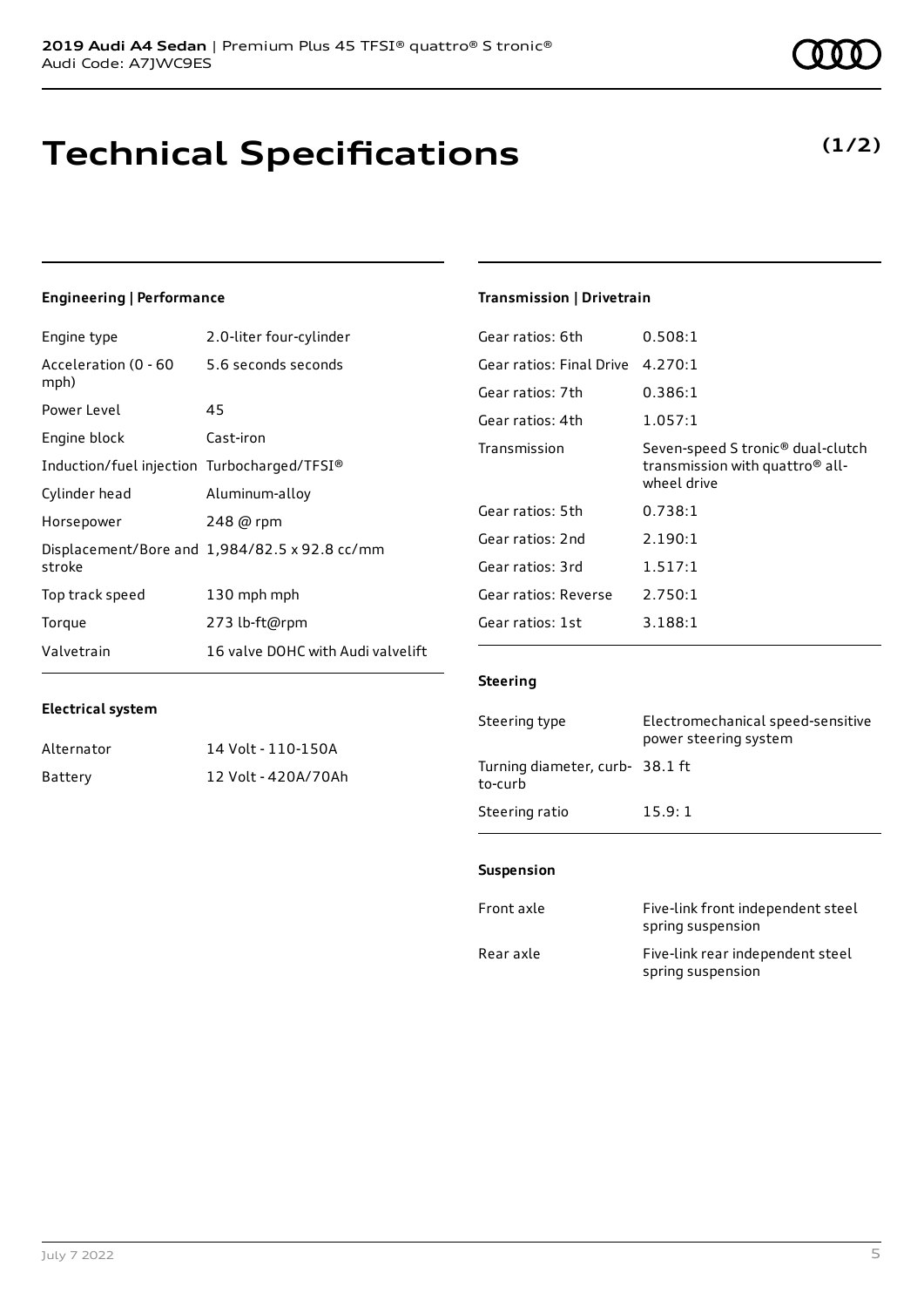# **Technical Specifications**

### **(2/2)**

### **Brakes**

| 13.3 (ventilated disc) in                                    | Seating capacity                 | 5                                           |
|--------------------------------------------------------------|----------------------------------|---------------------------------------------|
| 13.0 (ventilated disc) in                                    | Shoulder room, rear              | 54.5 in                                     |
| Electromechanical                                            | Head room with front<br>sunroof  | 38.9 in                                     |
|                                                              | Leg room, rear                   | 35.7 in                                     |
| <b>Body</b>                                                  |                                  | 55.9 in                                     |
| Lightweight construction<br>technology - multi-material body | Head room with rear<br>sunroof   | 37.4 in                                     |
| composition) and multistep anti-                             | Leg room, front                  | $41.3$ in                                   |
| corrosion protection                                         | Cargo volume, rear               | $13.0/-$ cu ft, cu ft                       |
| Multistep anti-corrosion protection                          |                                  |                                             |
|                                                              | construction (steel and aluminum | Shoulder room, front<br>seatbacks up/folded |

**Interior measurements**

#### **Warranty | Maintenance**

| Warranty    | 4-Year/50,000 mile Audi New<br>Vehicle Limited Warranty                                  |
|-------------|------------------------------------------------------------------------------------------|
| Maintenance | 12-month/10.00 mile (whichever<br>occurs first) NO CHARGE first<br>scheduled maintenance |

#### **Exterior Measurements**

| Height                           | 56.2 in   |
|----------------------------------|-----------|
| Overall width without<br>mirrors | 72.5 in   |
| Length                           | 186.1 in  |
| Wheelbase                        | 111.0 in  |
| Drag coefficient                 | $0.27$ Cw |
| Overall width with<br>mirrors    | 79.6 in   |
| Track rear                       | $61.2$ in |
| Track front                      | 61.9 in   |
| Curb weight                      | 3,627 lb  |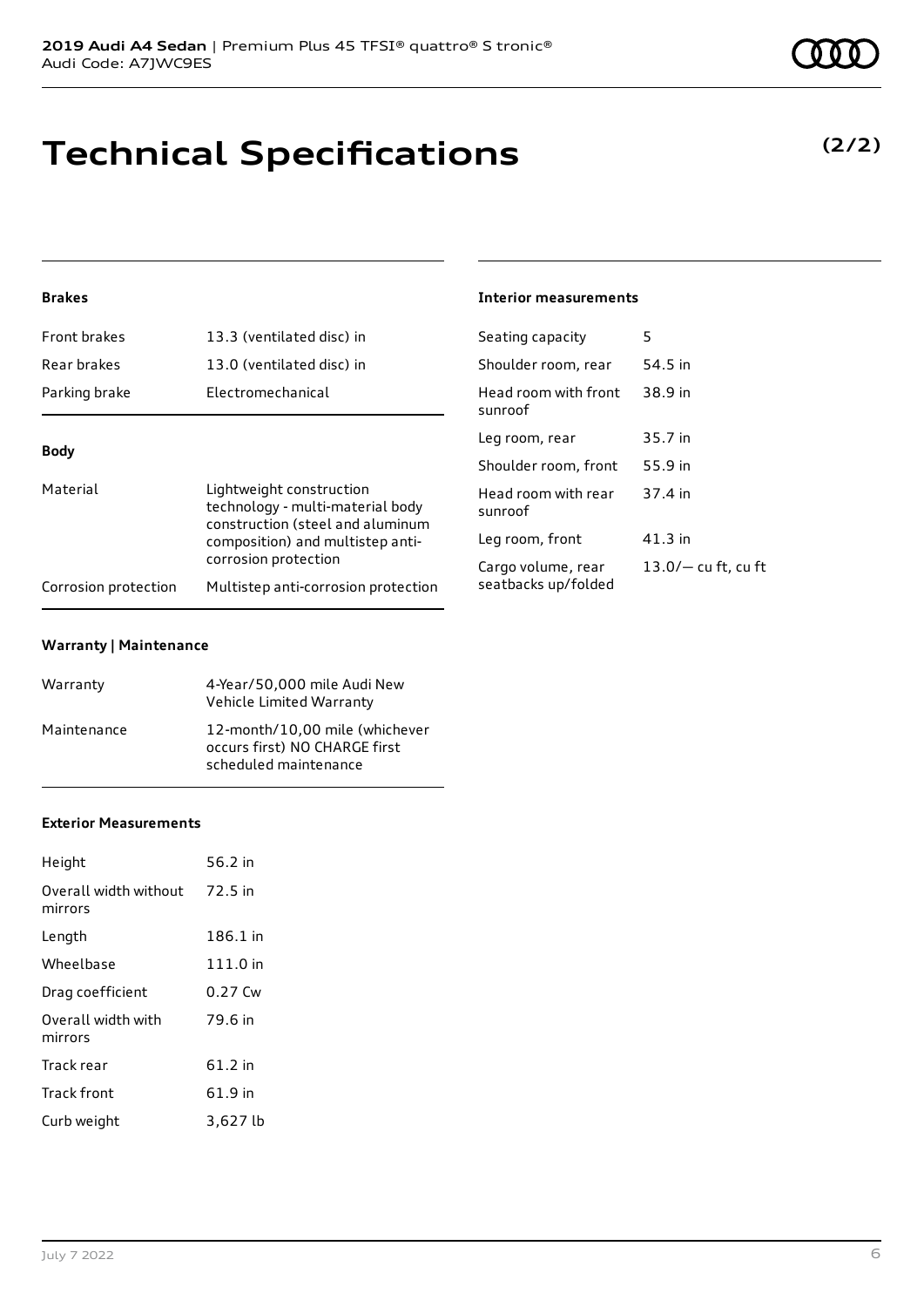### **Consumption- and emission**

#### **Consumption by NEDC**

| urban       | $23$ mpg |
|-------------|----------|
| extra-urban | 34 mpg   |
| combined    | 27 mpg   |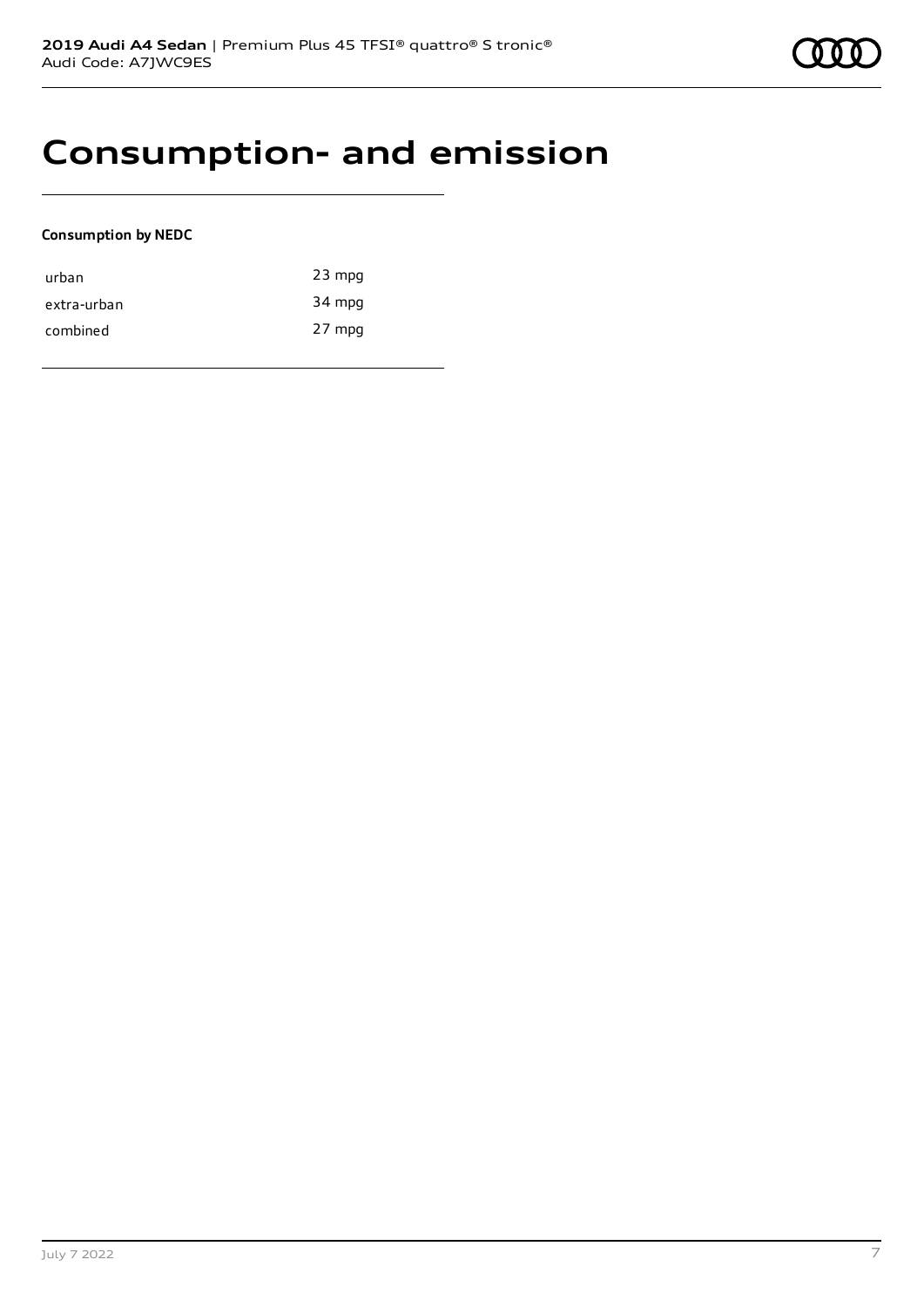# **Contact**

Dealer **Audi Grapevine**

1260 E State Highway 114 76051 Grapevine TX

Phone: 8173542834 FAX: 8175532201

www: [https://www.audigrapevine.com](https://www.audigrapevine.com/)